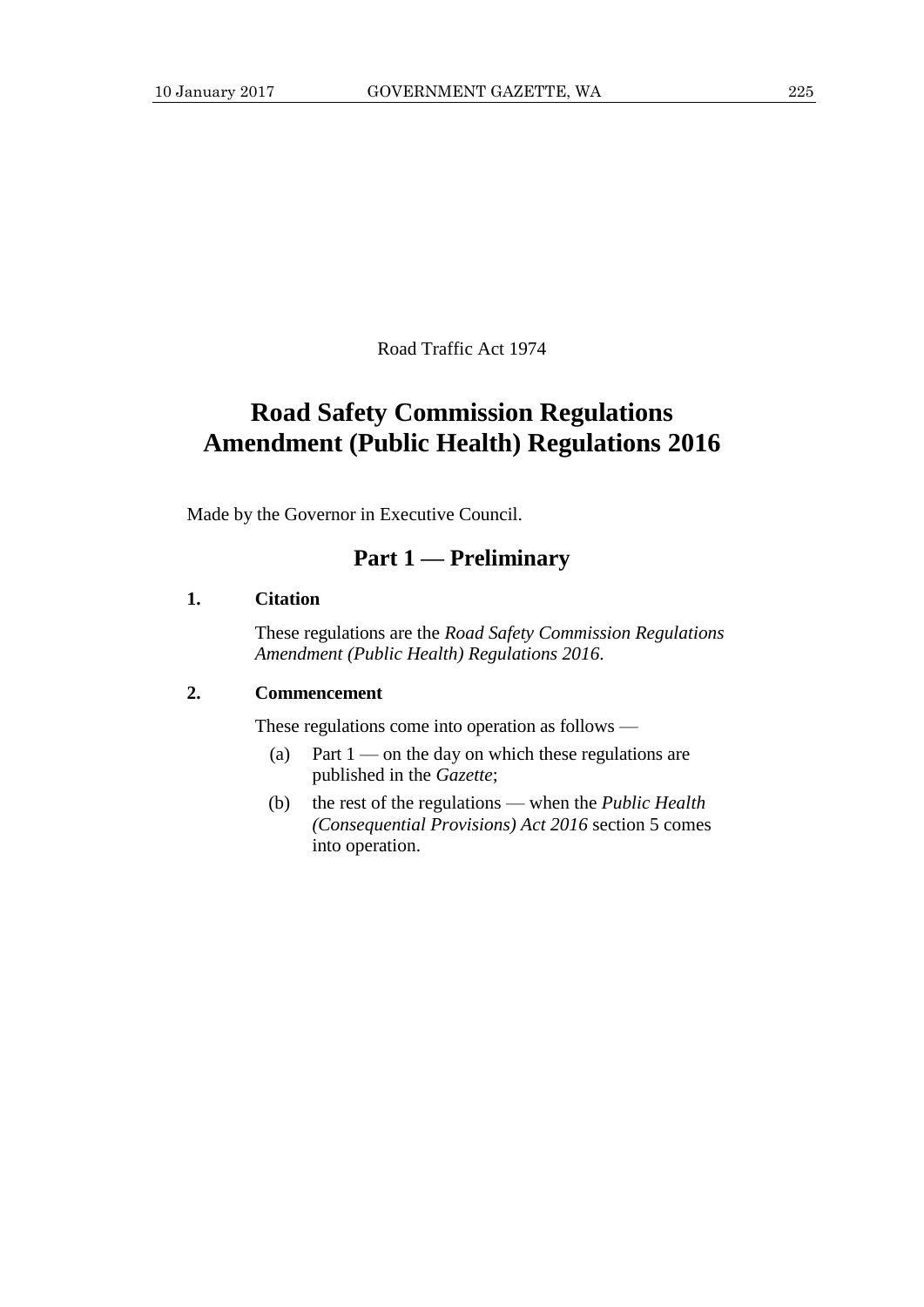#### *Road Safety Commission Regulations Amendment (Public Health) Regulations 2016* **Part 2** Road Traffic (Blood Sampling and Analysis) Regulations 1975

amended

**r. 3**

## **Part 2 —** *Road Traffic (Blood Sampling and Analysis) Regulations 1975* **amended**

#### **3. Regulations amended**

This Part amends the *Road Traffic (Blood Sampling and Analysis) Regulations 1975*.

### **4. Regulation 2 amended**

In regulation 2 in the definition of *technologist* paragraph (a) delete "section 203 of the *Health Act 1911*; or" and insert:

the *Health (Miscellaneous Provisions) Act 1911* section 203; or